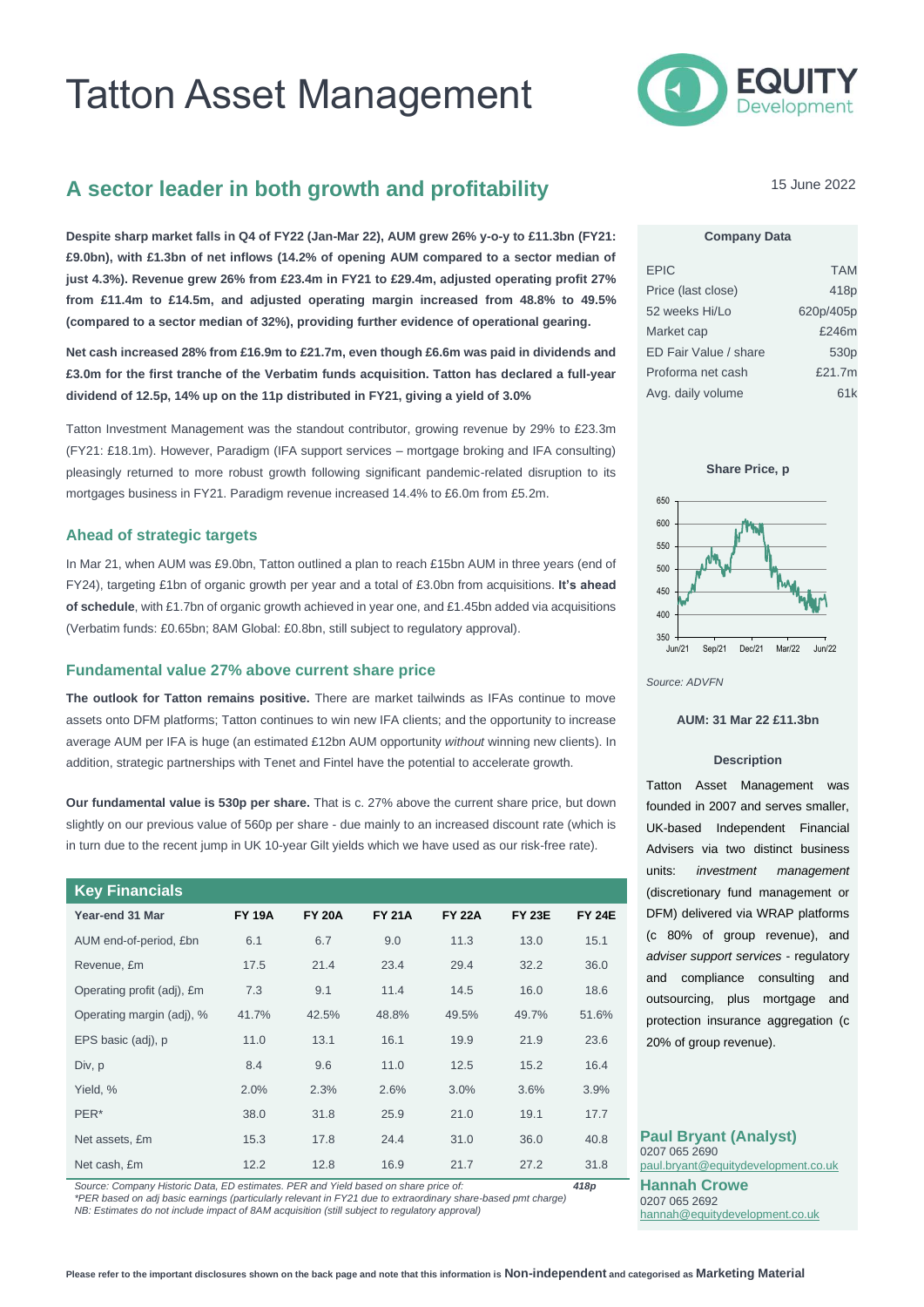

# **Strong FY22 performance across all key metrics**

#### **Income statement**

**Group revenue increased 25.7% from £23.4m in FY21 to £29.4m in FY22**, with Tatton (investment management) being the standout contributor, growing revenue by 29.0% to £23.3m (FY21: £18.1m) and making up 80% of group revenue (FY21: 77%; FY20: 75%).

However, Paradigm (IFA support services – mortgage broking and IFA consulting) pleasingly returned to more robust growth in FY22 following significant pandemic-related disruption to its mortgages business in FY21. Paradigm revenue increased 14.4% to £6.0m from £5.2m (3.4% decline in FY21 from £5.4m in FY20). Paradigm made up 20% of group revenue.

Tatton's key profitability metric is adjusted operating profit which excludes exceptional items, share-based payment charges and amortisation of acquired intangibles and is probably the best indicator of the underlying operational performance of the business, and the best year-on-year comparator.

**Adjusted operating profit grew 27.4% to £14.5m from £11.4m in FY21 with adjusted operating margin increasing to 49.5% from 48.8% in FY21, providing further evidence of operational gearing.** It is also worth stressing that that the improved FY22 margin is even more impressive considering that FY21 adjusted profit benefited from a reduction in expenses such as travel and marketing costs which would ordinarily have been incurred save for the pandemic and lockdowns (approximately £0.6m or 2.5% of margin).

Tatton's adjusted operating margin is also impressive when compared to peers, where it has consistently achieved **one of the highest profit margins in the sector**. While exact comparators of this non-IFRS measure are not available, most asset and wealth managers do produce a similar measure (using different names), essentially measuring pre-tax operating profit excluding the effects of exceptional and volatile items such as acquisitions, performance fees, and seed investments. This comparison is shown below. (Comparing statutory operating margins is a less useful exercise as those figures are regularly skewed by the exceptional and one-off items mentioned above).



*Source: Company reports, websites, ED analysis Figures relate to latest available full financial year*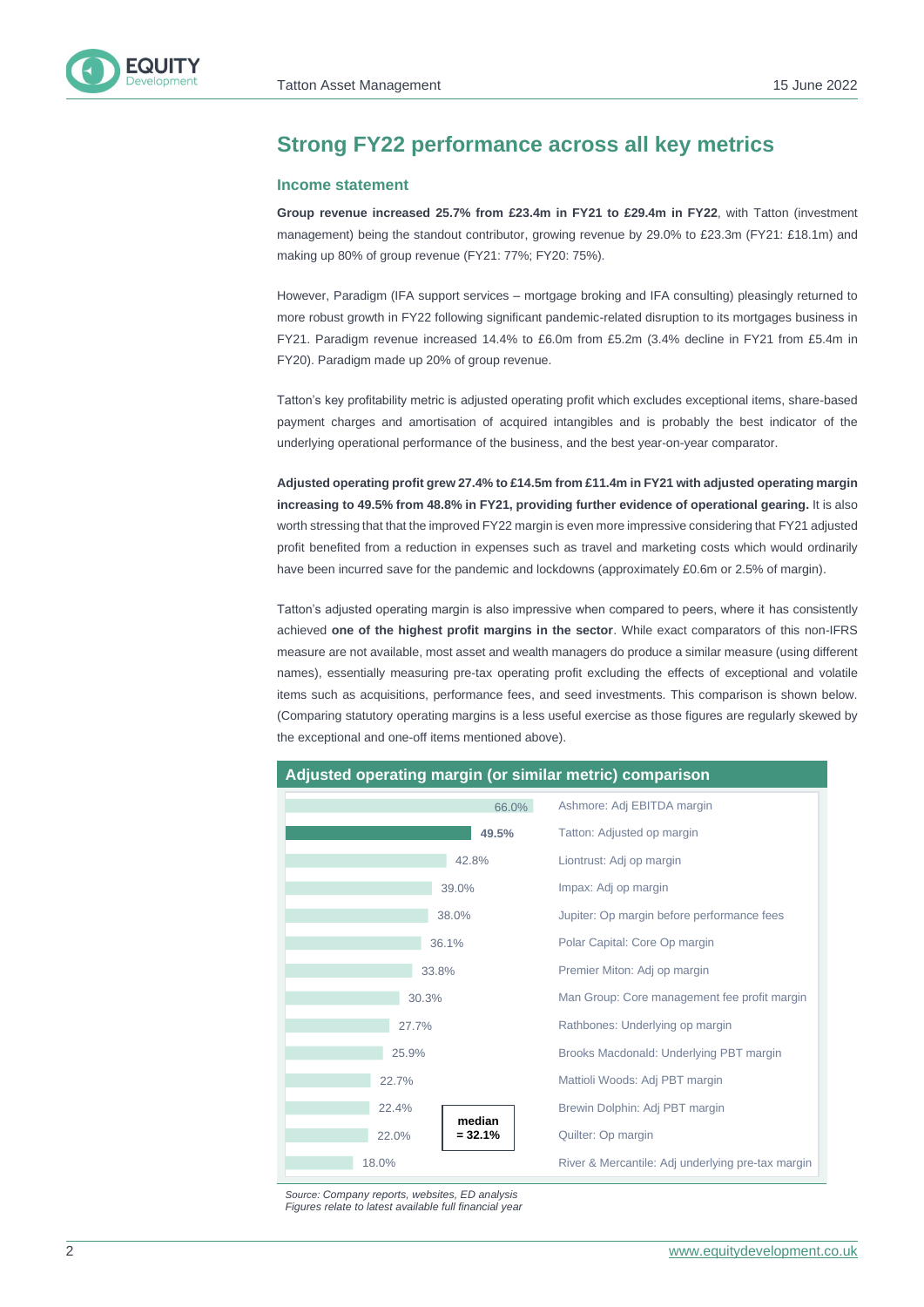

### **Adjusted earnings per share (basic) increased 23% from 16.1p to 19.9p with adjusted diluted EPS increasing 26% from 14.7p to 18.6p.**

Statutory profits bring back exceptional items, share-based payment charges and amortisation of acquired intangibles with operating profit jumping 55% to £11.6m in FY22, up from £7.5m in FY21, with the large increase boosted by a lower level of separately disclosed items: £2.9m in FY22 (mostly share-based payments of £2.4m) v £3.9m in FY21 (mostly share-based payments of £3.7m which was abnormally high due to a 'catch-up' from FY20 when a provision for share-based payments was released because of pandemic-related uncertainty).

For the same reasons described above, statutory profit after tax attributable to shareholders also increased at a faster rate than adjusted profits, up 51% from £6.1m to £9.2m, with basic EPS increasing from 10.9p to 15.9p and diluted EPS increasing from 10.3p to 15.2p.

#### **Balance sheet, cash and dividend**

**The balance sheet of the group remained robust with net assets increasing 27% from £24.4m at the end of FY21 to £31.0m, and net cash increasing 28% from £16.9m to £21.7m.** This is particularly pleasing considering that the Group paid out £2.8m in relation to acquisitions plus £6.6m in dividends during the year (and received £1.3m from the issue of new shares following the exercise of employee share options).

#### **Tatton has no debt.**

Net cash generated from operating activities before exceptional items was £15.5m (FY21: £10.9m), 107% of adjusted operating profit (FY21: 96%).



*Source: Company \*adjusted for exceptional items*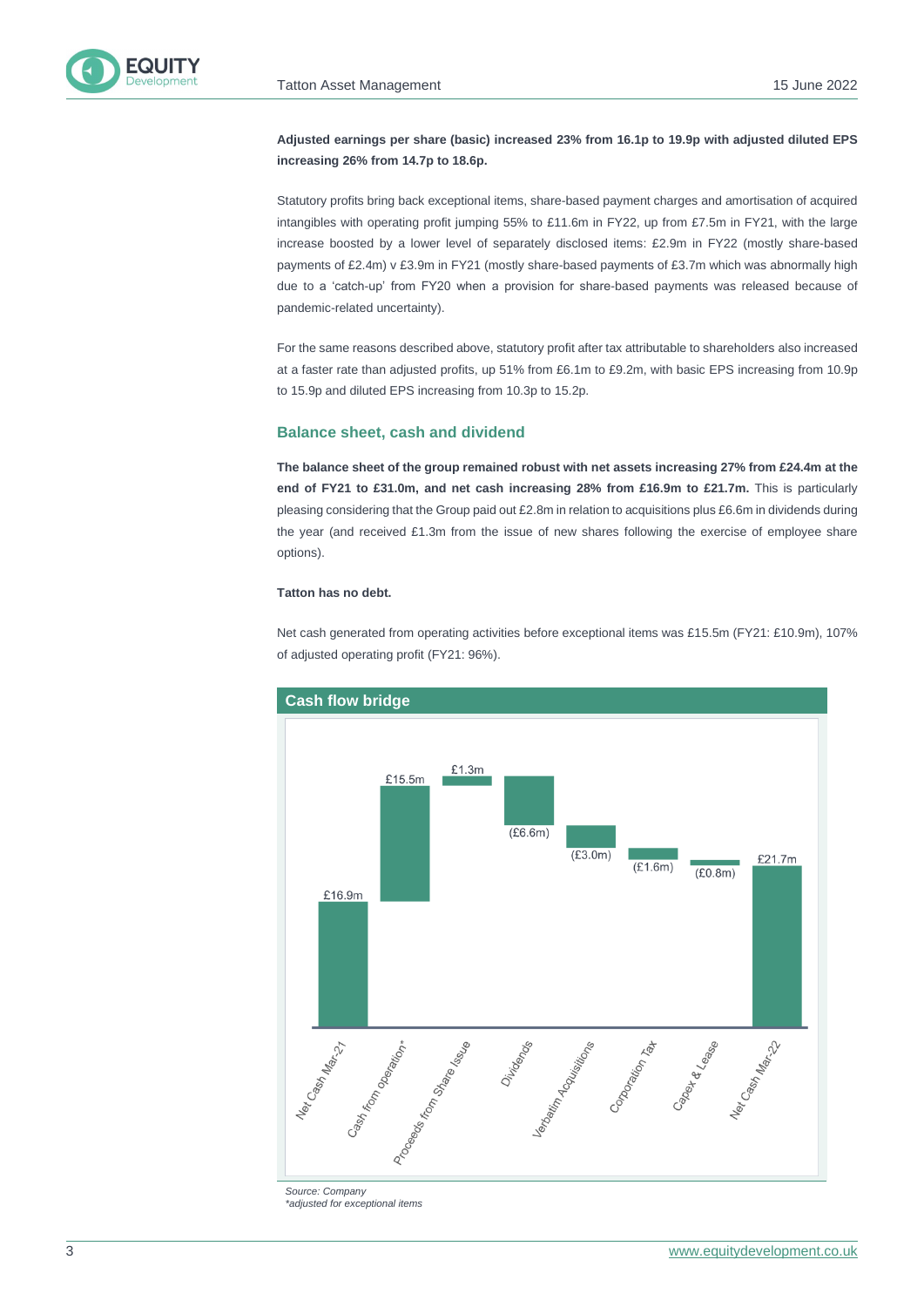

Tatton (at Group level and subsidiary Tatton Investment Management Limited) is subject to the UK's *Investment Firm Prudential Regime* (IFPR), which demands minimum capital requirements.

To provide additional clarity on its capital and cash resources – particularly the levels of capital available to pursue growth opportunities such as acquisitions – Tatton produces a 'headroom' analysis, which shows **£8.2m of 'surplus' cash being available to pursue growth opportunities**.



*Source: Company*

**Tatton has declared a final dividend of 8.5p, bringing the full-year dividend to 12.5p, up 14% from 11.0p in FY20, meaning a dividend yield of 3.0% for its shares.**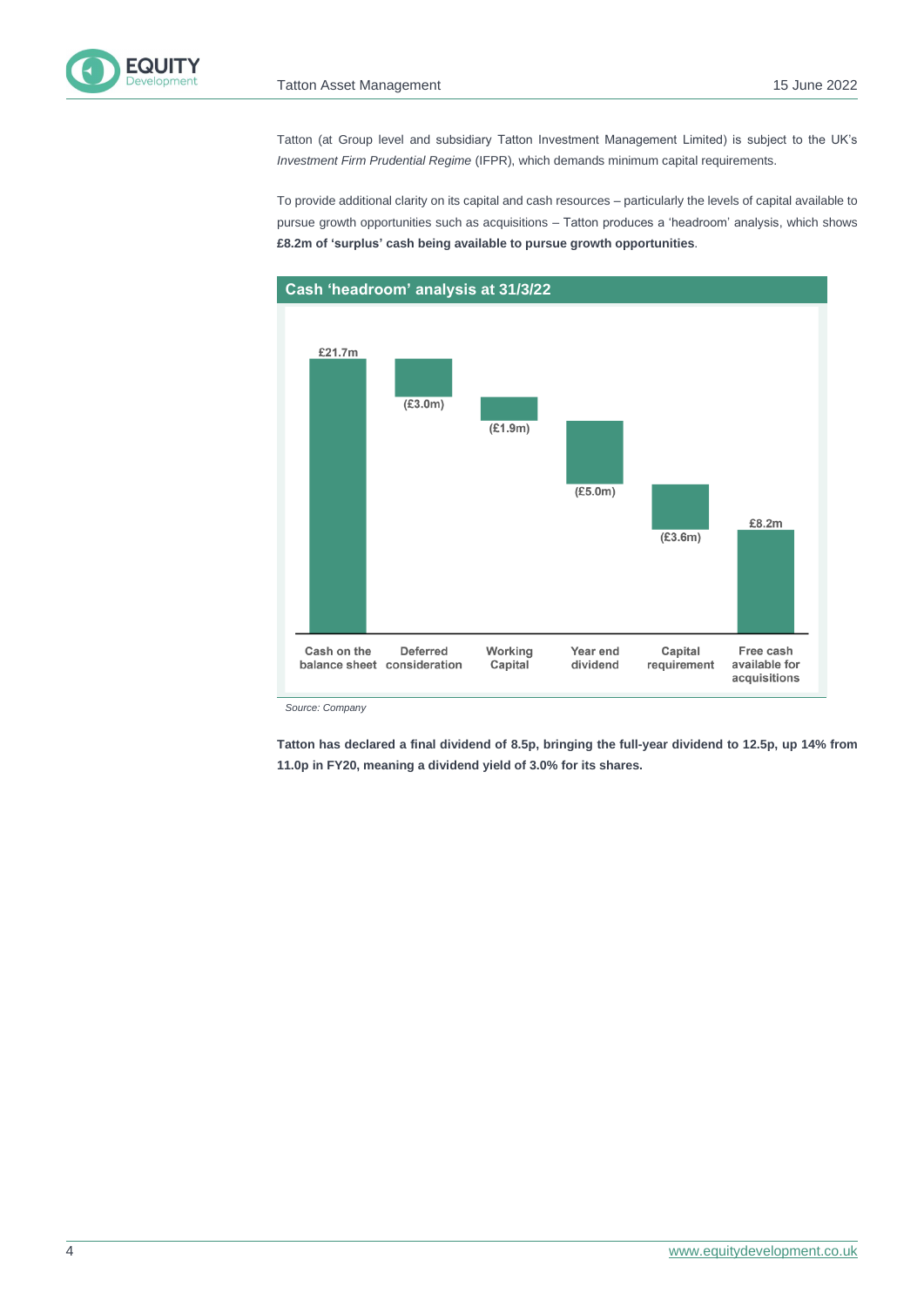

# **Tatton Investment Management**

#### **A market leader in attracting AUM**

**AUM ended FY22 on £11.3bn, up £2.4bn or 26% y-o-y (31 Mar 21: £9.0bn).** The FY22 increase was split: +£1.28bn from net inflows; +£0.65bn from the Verbatim funds acquisition (Sep 21); and +£0.42bn from investment performance.

While the market turbulence of Q4 (Jan-Mar 22) made investment performance a year of two halves (H1: +£495m; H2: -£75m), **Tatton demonstrated a remarkable ability to consistently attract AUM through all market conditions (H2 net flows £625m v £652m in H1), and at a far higher rate than most peers**.





*Source: Company reports and trading updates, ED analysis Net inflows exclude AUMs added through acquisitions.*

*Hargreaves Lansdown: Top chart = 12m May 21 – Apr 22. Bottom chart = 7m Oct 21 – Apr 22.*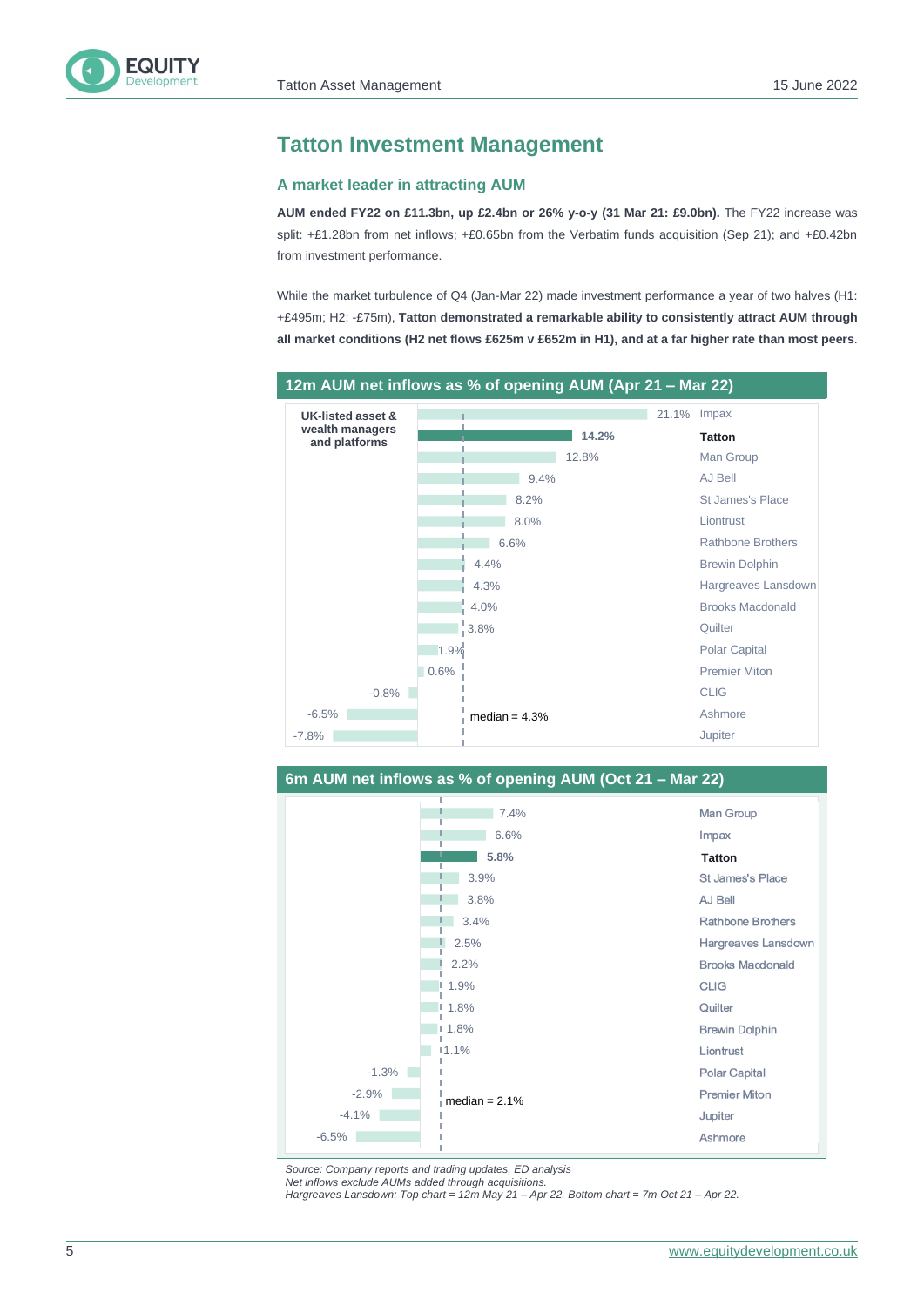

#### **Growth in number-of-clients and AUM-per-client, underpin net inflows**

#### **In FY22, Tatton increased its IFA client base by 12% from 668 on 31 Mar 21 to 746 on 31 Mar 22**.

While the **average AUM per IFA increased 13% from £13.5m to £15.2m**, it is necessary to split the IFA client base into two segments to understand the underlying dynamics of average AUM growth.

In the first segment are **'Paradigm firms'**, which are IFAs that are clients of both Paradigm (the IFA consulting business) and Tatton Investment Management. As of 31 Mar 22, there were 165 of these clients (22% of Tatton's client base) which were responsible for £5.2bn (46%) of Tatton's AUM (average AUM per firm  $=$  £31.3m). The number of these clients was marginally down from the 171 of 31 Mar 21 (Paradigm is a more mature business than Tatton).

In the second segment are **'Direct firms'**, which are clients of Tatton Investment Management but are not clients of Paradigm. As of 31 Mar 22, there were 581 of these clients (78% of Tatton's client base) which were responsible for £6.2bn (54%) of Tatton's AUM (average AUM per firm  $=$  £10.6m). The number of these clients is growing rapidly (up 17% from 498 on 31 Mar to 581 on 31 Mar 22).



*Source: Tatton*

The reason Paradigm firms have a higher average AUM than Direct firms is that they tend to have been Tatton clients for a longer time than Direct firms, and IFAs tend to build up their AUM placed with investment managers over time (a 'new client' IFA will typically not move all of their business at once but start by placing a small amount of its clients' assets with Tatton and then increase it over time, as the relationship matures and confidence in the investment manager grows).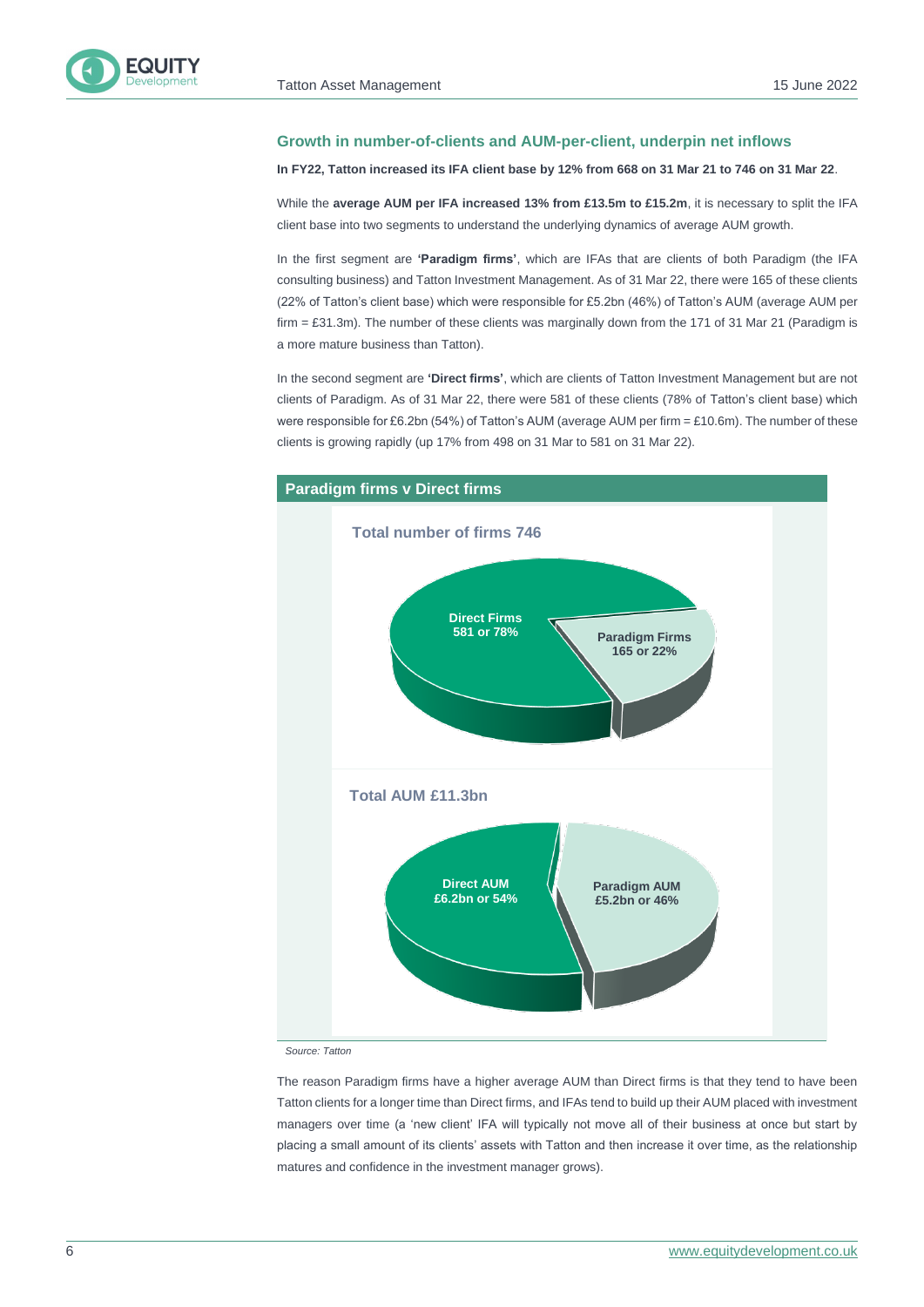FOLIITY

So, while Paradigm firms will remain a crucially important client segment for Tatton, given the maturity of this segment in terms of client numbers (realistically, Paradigm consulting only has scope to grow its client base fairly slowly) and in terms of average AUM (while its average AUM per firm is £31m, the industry perfirm on-platform average AUM is £40m, often placed on more than one platform), it is clear that the bigger growth opportunity for Tatton lies with Direct, or 'non-Paradigm' firms.

**This opportunity is huge.** With Direct firms, Tatton has been growing the number-of-firms, and the average-AUM-per-firm at a rapid rate, while the significant consequential growth in AUM benefits from a compounding effect from the above two factors **at a CAGR of 60% over 3 years**, as illustrated below:



*Source: Company reports and updates, ED analysis*

#### **And the opportunity to maintain a strong trend from direct clients is certainly a real one**:

- 1. There is still ample room to grow the number of firms as the UK has over 5,500 directly authorised IFA firms; and
- 2. There is also ample opportunity to grow the average AUM per firm, as illustrated by the difference in AUM-per-firm of Paradigm firms (£31.3m) compared to Direct firms (£10.6m but growing as relationships deepen with many of these firms over time).

To illustrate the size of the opportunity from point 2 above alone, if Tatton increases the average AUM-perfirm among Direct firms from £10.6m to £31.3m, this will translate to **a £12bn AUM opportunity** without winning any new clients (581 firms x £20.7m).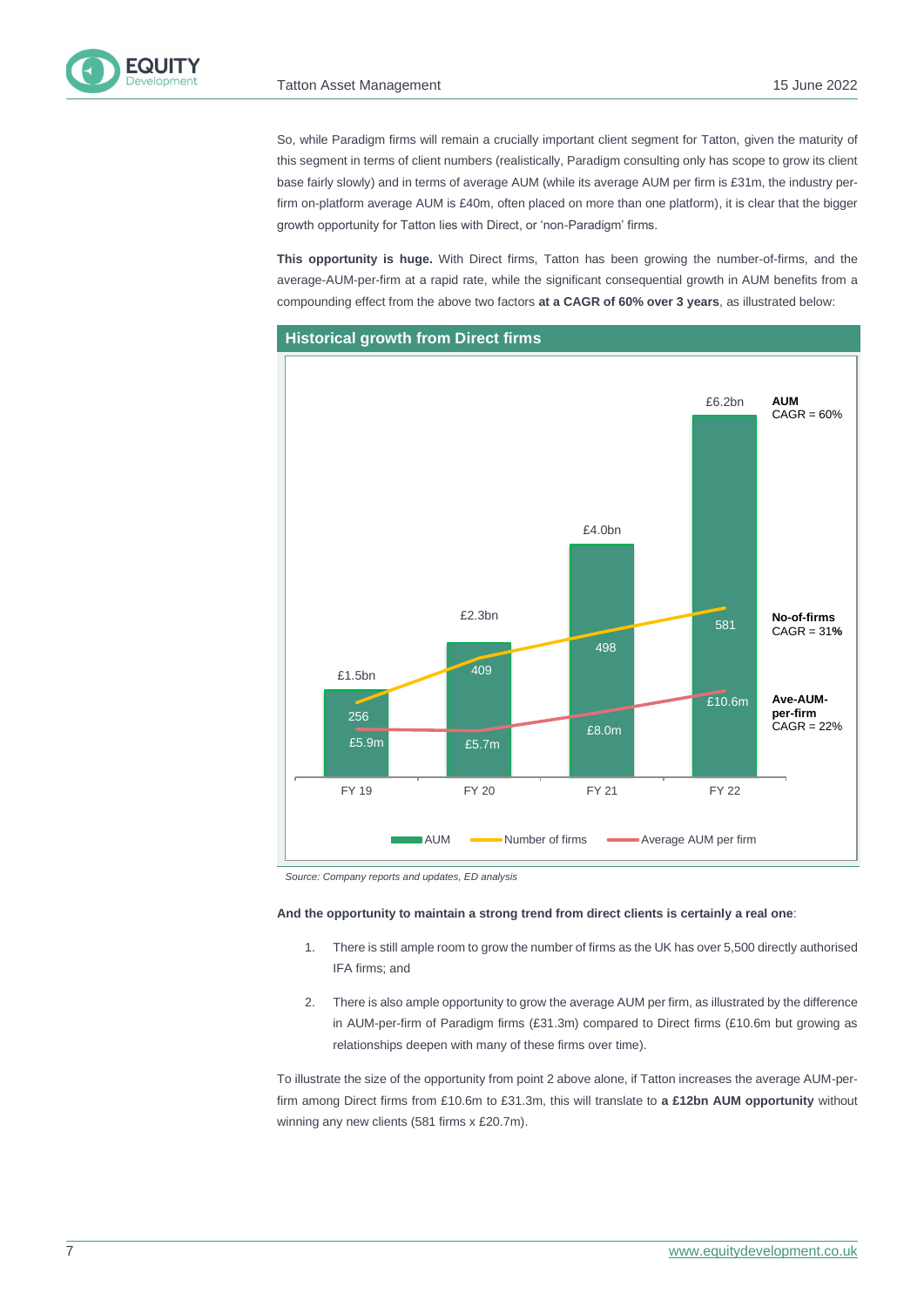

#### **Strategic partnerships accelerate organic growth**

Also important to Tatton's growth momentum is the success of its **strategic partnerships** which reduce its dependence on winning new client firms 'one-by-one'. These should accelerate both the number of new clients won as well as the average AUM per client.

Its most mature partnership dates back to 2019, when Tatton won a long-term mandate to provide a managed portfolio service through Tenet Group, one of the UK's largest adviser support groups, giving Tatton strategic access to 474 additional IFA firms, with the corresponding opportunity to rapidly boost AUM (total opportunity estimated at £1.2bn).

**Since inception in June 2019, this mandate has resulted in Tatton capturing around £900m of AUM through Tenet, or around 75% of the total estimated opportunity within three years.**



*Source: Company reports and updates, ED analysis*

**In September 2021 Tatton also announced a new strategic partnership with Fintel plc,** a prominent service provider to financial advisers. Tatton signed a five-year strategic distribution agreement which provides access for the distribution of Tatton funds and portfolios to 3,800 Fintel intermediary firms and 6,000 Defaqto users.

**This distribution deal looks to have significantly larger potential than the Tenet partnership, and we believe that £1.3bn - £1.5bn would be a conservative AUM estimate over five years.**

Tatton has also entered into strategic partnerships with **Threesixty Services** (900+ IFAs, including over 100 discretionary management firms - more than 9,000 individuals) and **Sesame Bankhall Group** (10,000+ Advisers, 800+ directly regulated financial services firms) $1$ .

#### **Acquisitions provide further boost**

Tatton is also pursuing a strategic acquisition strategy, with two acquisitions concluded in recent years (Sinfonia Asset Management and Verbatim Funds), and the terms of a third (8AM Global) have also been agreed (final deal still subject to FCA approval).

We believe all have been concluded at **attractive valuations** and have **relatively low execution and integration risk**. Sinfonia and Verbatim were both closely linked to strategic partnerships (see above) and constituted the acquisition of non-core, 'going concern' funds from sellers whose rationale was well understood by Tatton, with the management of these funds being taken over by Tatton, rather than the acquisition of whole businesses with complexities such as teams and systems which would need to be integrated.

The first of these was executed in 2019, when Tatton acquired **Sinfonia Asset Management** from the Tenet Group which added £135m of AUM and comprised five risk-targeted funds to complement Tatton's

*<sup>1</sup> All numbers taken from Tatton Investor and Analyst presentation, June 21.*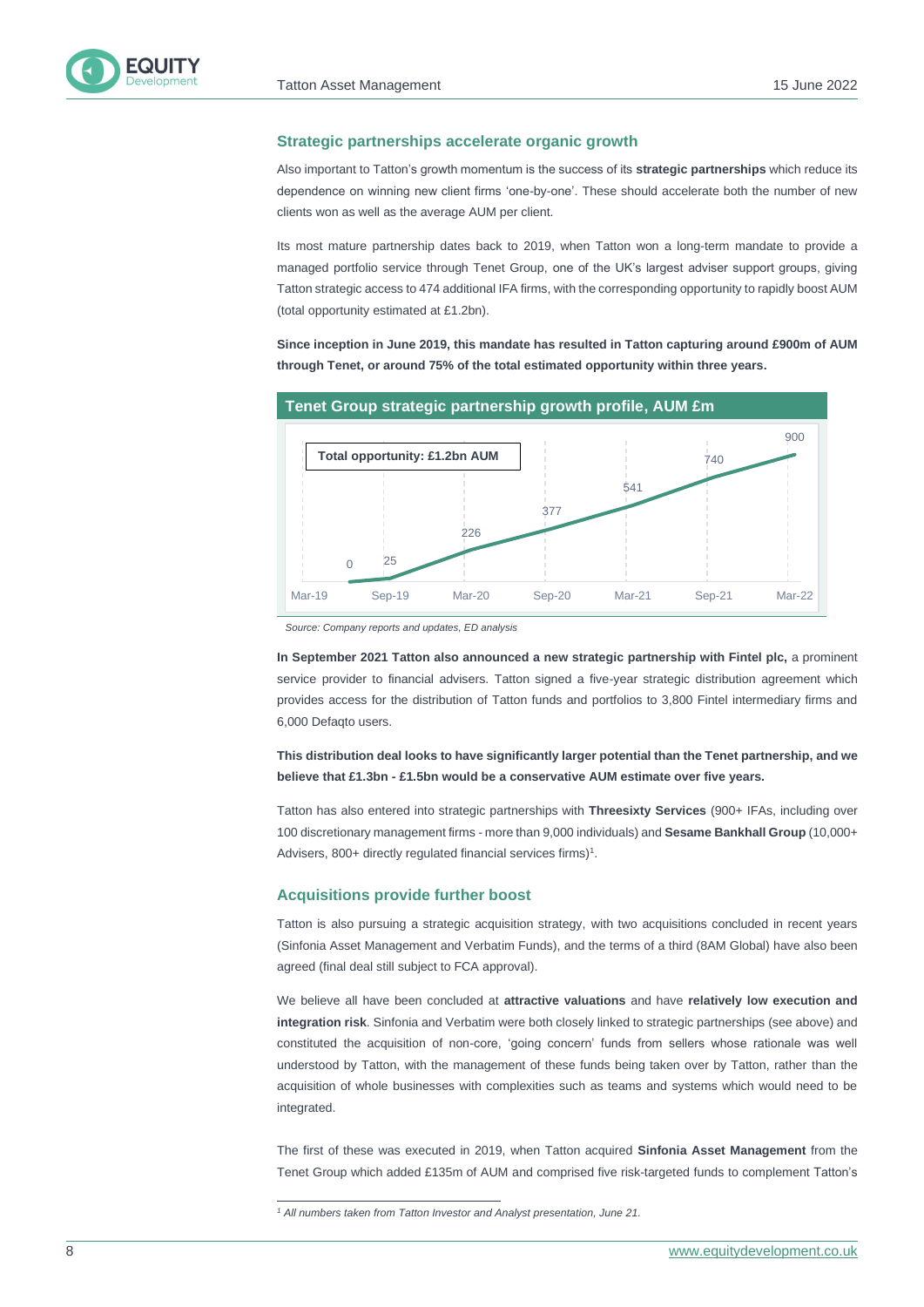

existing fund range. The consideration paid was up to £2.7m (£2.0m upfront with £0.7m becoming payable only on meeting performance criteria). The price-to-AUM valuation ratio of this deal was 1.5% (well below Tatton's current market-cap-to-AUM ratio of around 2.3%).

The second acquisition was concluded in Sep 21 when Tatton acquired the **Verbatim** range of funds with £650m AUM, from Fintel plc. These consist of multi-asset and multi-index funds, which are certainly complementary to Tatton's existing fund range and are products that are popular with its core adviser base.

Tatton will be paying up to £5.8m (£2.8m paid in cash on completion with the balance becoming payable on performance criteria being met). The price for this fund range looks even more attractive at a price-to-AUM valuation ratio of 0.9%.

And the third, **8AM Global, announced in Apr 22**, involves Tatton acquiring 50% of 8AM for c£7.0m (£3.5m payable on completion, funded through the issue of new shares, plus two performance-adjusted payments after 12 & 24m). Tatton will have an option to acquire a further 50% in due course. This appears to be a solid strategic fit. The acquisition will add around £0.8bn of 'assets under influence', with 8AM running a range of Model Portfolio Services and Funds which are complementary to Tatton's, and it also broadens Tatton's financial adviser base.

The deal is expected to be earnings enhancing from FY23 onwards and increase adjusted operating profit by c£0.7m after one year (a PE, based on adjusted operated profit, of 10, and a price-to-AUI valuation ratio of 0.88%). With an equivalent PE of 21 (using FY22 profit), Tatton's issuing of new shares to fund the first tranche payment appears to be an efficient funding mechanism.

#### **Impressive segment economics**

All of the above achievements (with the exception of 8AM which does not impact FY22 results) has resulted in impressive economic returns for the Tatton Investment Management division.

**Revenue increased 29% from £18.1m in FY21 to £23.3m in FY22, adjusted operating profit 27.5% from £10.9m to £13.9m, while the adjusted operating margin remained constant at 60%**

#### **Growth prospects underpinned by attractive market and offering to IFAs**

At a market level, Tatton's core offering is the UK on-platform discretionary fund management (DFM) managed portfolio services (MPS) market, where AUM reached £81bn in 2022, up from £25bn in 2017, a **5-year market compounded annual growth rate of 27%**. This segment of the overall adviser-platform market continues to gain market share, reaching 12.0% of the £680bn platform market in 2022, up from 5.6% (of a £450bn market) in 2017<sup>2</sup>.

At a Tatton proposition level, it's offering r**emains highly attractive to IFAs**:

- Tatton has a **very focussed offering** and is the largest MPS provider in the UK (with £10.1bn of MPS AUM, compared to its next largest competitor, Brewin Dolphin, with £6.5bn)<sup>3</sup>.
- It's MPS offering is **platform-agnostic and widely available on 18 different platforms**, which allows IFA's to independently choose between their platform provider (essentially administrative/back-office services) and their investment manager (other competing investment managers also have their own administrative platforms which can restrict IFA's choice of services because they are 'bundled').
- It's **MPS pricing remains one of the lowest in the market** at 15bps (most other providers are in the 20-30 bps range.

*<sup>2</sup> Tatton Analyst Presentation, June 2022 (Original source: Platforum)*

*<sup>3</sup> As at end-March 2022*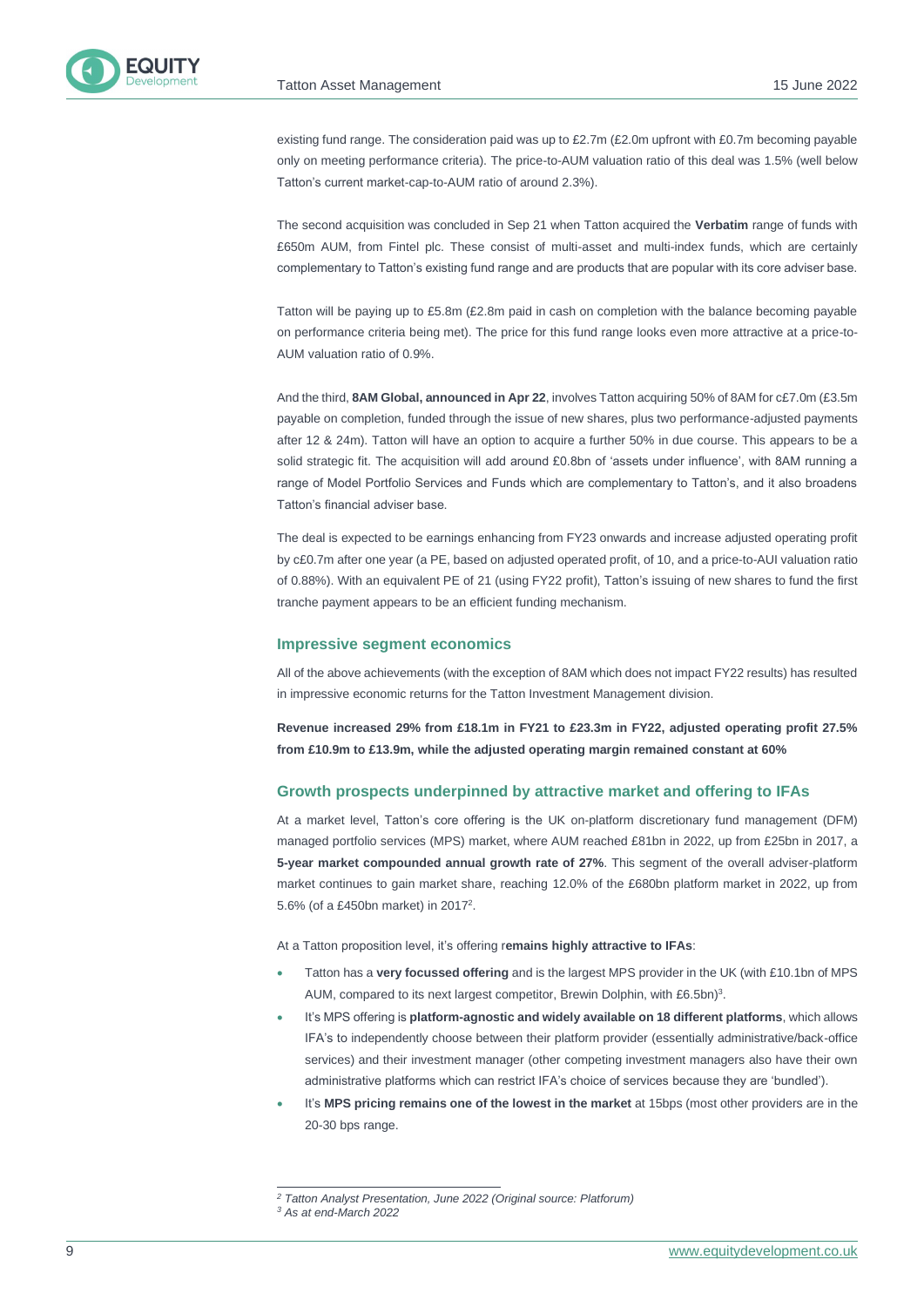

- It has a **tried and tested high quality service and support offering to IFAs**, developed with a deep understanding of IFA needs (which it continues to keep abreast of not only through its investment management business, but also through Paradigm, its IFA consulting and mortgages business).
- It is **continually adding to and expanding the investment offering available to advisers**: non-MPS offerings expanded to £1.2bn AUM by the end of FY22 and included: the multi-asset and multiindex funds from its Verbatim acquisition and a bespoke-portfolio-service (BPS) offering; meanwhile its ethical portfolios continue to be sought after, growing by 84% to £812m AUM (£441m in FY21).
- And possibly most importantly, **Tatton continues to deliver superior investment returns, above benchmarks across all its core product set** over a five-year time horizon (dark green shading below depicts outperformance versus benchmark or performance matching benchmark). Tatton's investment nous is well illustrated by some of its key decisions:
	- *"Our steady rotation from a defensive growth tilt towards increased value and cyclical equity exposure added value over the course of the year, when compared to the ARC DFM peer group.*
	- *In addition, our continued overweight to equity (now neutral), a tactical position in global small caps and strong manager selection ensured our strong relative performance has been maintained through 2021/2022."*

### **CORE MPS PRODUCT SET: Portfolio Performance (%) Annualised, after DFM charge and fund costs – 5 years to 31 Mar 21**

|                      | <b>Managed</b> | <b>Tracker</b> | <b>Blended</b> | Ethical* | <b>ARC Peers**</b> |
|----------------------|----------------|----------------|----------------|----------|--------------------|
| <b>Defensive</b>     | 2.6            | 2.6            | 2.6            |          | 2.6                |
| <b>Cautious</b>      | 4.1            | 4.1            | 4.1            |          | 3.7                |
| <b>Balanced</b>      | 5.1            | 5.0            | 5.1            | 6.6      | 5.0                |
| <b>Active</b>        | 6.4            | 6.1            | 6.2            |          | 5.0                |
| <b>Aggressive</b>    | 7.4            | 7.2            | 7.3            |          | 6.1                |
| <b>Global Equity</b> | 10.2           | 10.0           | 10.1           |          | 6.1                |

\*Within Ethical, only Balanced portfolio has existed for 5 years (see below for Ethical performance over 3 years) *\*\* ARC PCI –UK wealth management portfolio peer group with historically comparable asset allocation characteristics Source: Tatton Analysts Presentation June 2022*

### **ETHICAL PRODUCT SET: Portfolio Performance (%) Annualised, after DFM charge and fund costs – 3 years to 31 Mar 21**

|                      | <b>Ethical</b> | <b>ARC Peers*</b> |
|----------------------|----------------|-------------------|
| <b>Defensive</b>     | 4.8            | 3.5               |
| <b>Cautious</b>      | 7.1            | 4.9               |
| <b>Balanced</b>      | 8.6            | 6.2               |
| <b>Active</b>        | 10.2           | 6.2               |
| <b>Aggressive</b>    | 12.0           | 7.6               |
| <b>Global Equity</b> | 12.6           | 7.6               |

*\* ARC PCI –UK wealth management portfolio peer group with historically comparable asset allocation characteristics Source: Tatton Analysts Presentation June 2022*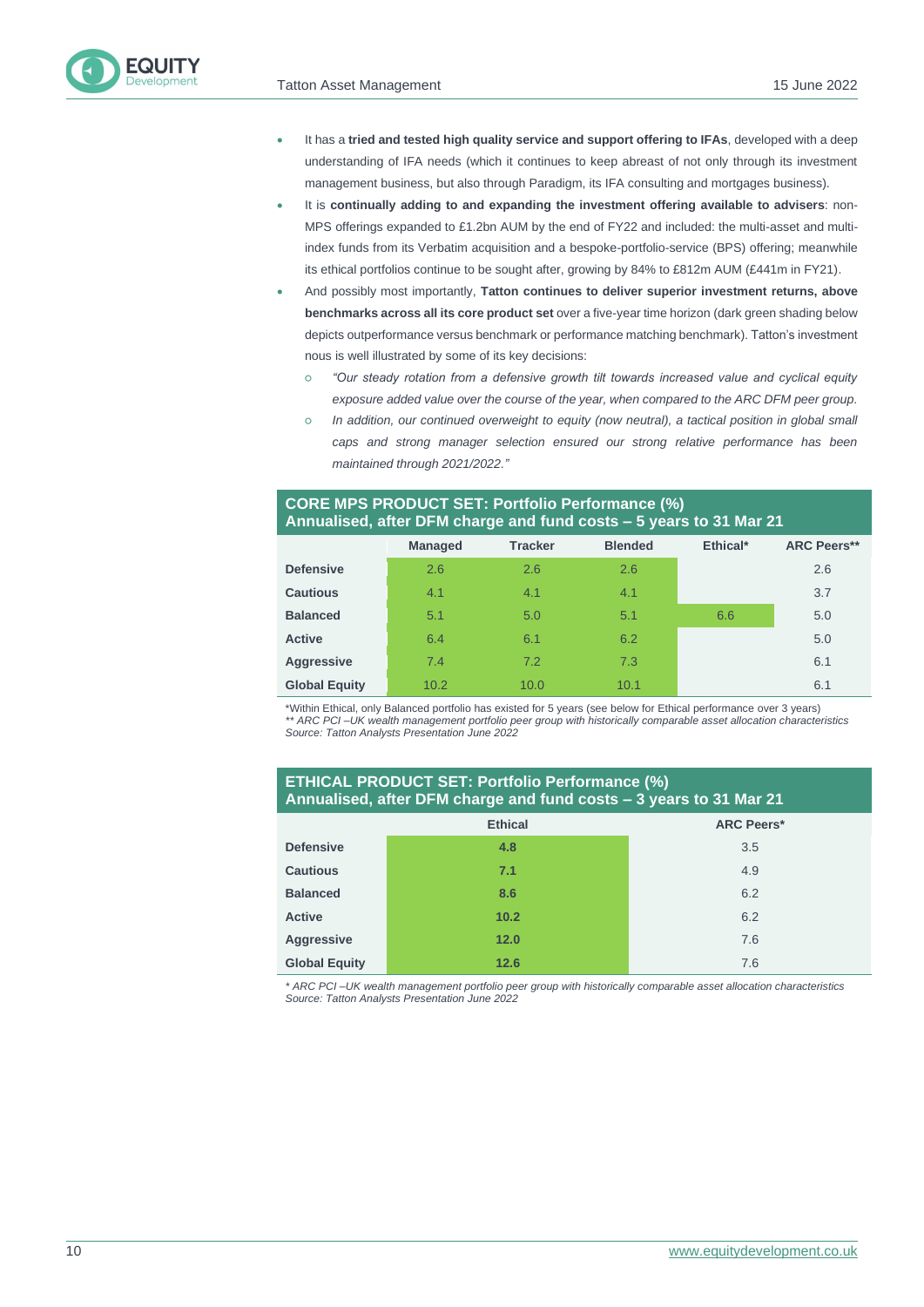# **Paradigm: IFA Support Services**

**Paradigm continued its steady growth trajectory**. Mortgage completions grew 16% to £13.2bn (FY21: 11.3bn), with mortgage firms increasing from 1,612 to 1,674. Particularly pleasing was mortgage completions holding up in H2 (£6.6bn v £6.6bn in H1) following the end of the 'stamp duty holiday' in Sep 21. Consulting member firms also increased from 407 to 421.

**Paradigm revenue grew 14.4% from £5.2m in FY22 to £6.0m in FY22, adjusted operating profit rose 20% from £2.0m to £2.4m, with the adjusted operating margin increasing from 39% to 41%.**

While we have already stated that Paradigm's consulting business is relatively mature, we certainly see Paradigm mortgages as a growth business, underpinned by the solid fundamentals of the UK residential housing market (although some headwinds, such as a cycle of increasing interest rates may provide some headwinds to growth in the near-term).



*Source: House of Commons Library; Tackling the under-supply of Housing; February 2022; Bramley, Housing supply requirements across Great Britain, November 2018*



#### **Gross new residential mortgage lending continues to rise (£bn) …**

*Source: Bank of England.*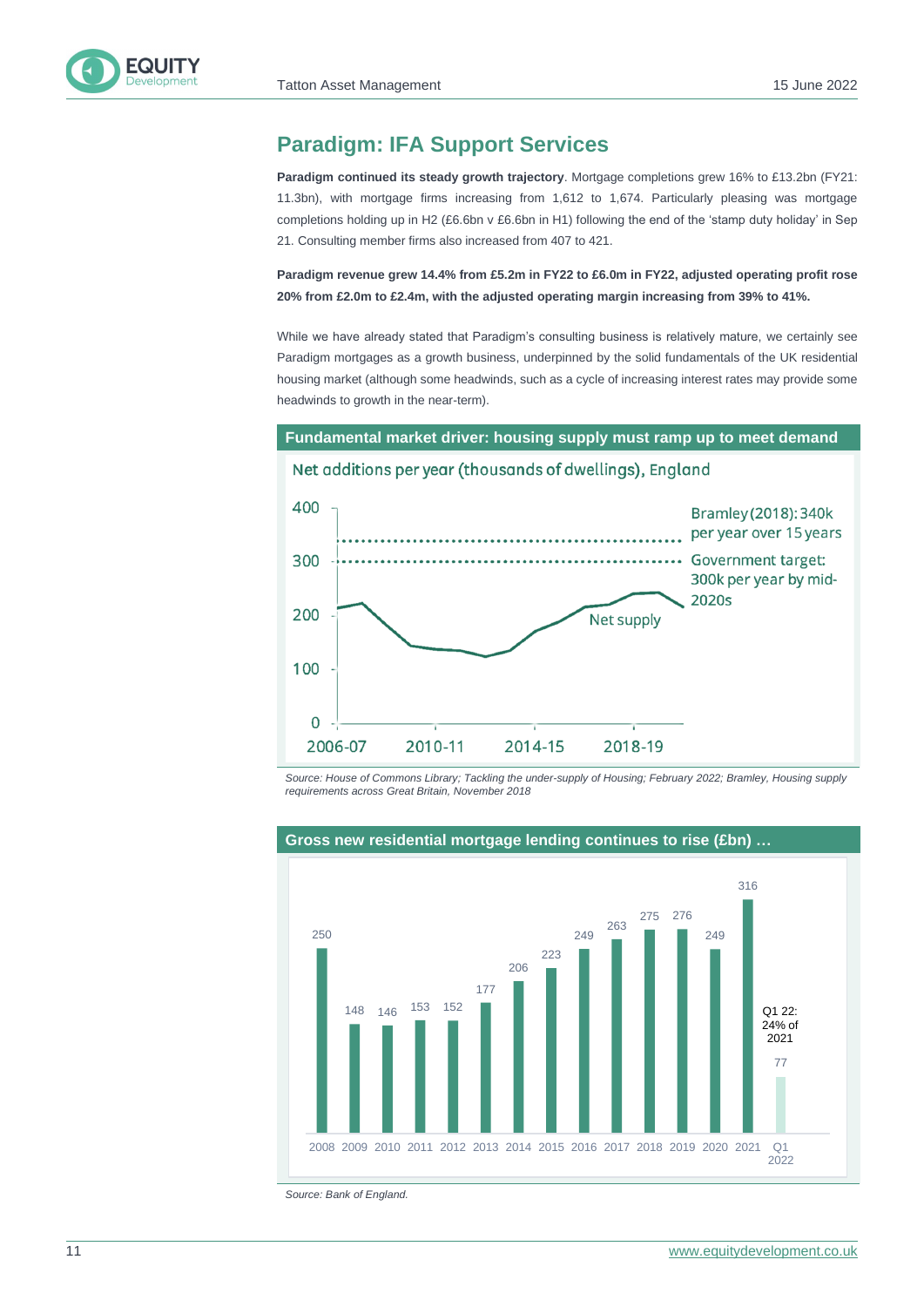



*\*HM Land Registry data lags Halifax data, which recorded further increases of 1.1% in Apr 22 and 1.0% in May 22, clearly indicating that the above price trend has continued through to the end of May 22.*



*Source: HM Land Registry (latest data 21/01/2022). Transaction statistics are reported based upon when transactions were completed and only include those with a value of above £40,000.*



*Source: HMRC, March 2022*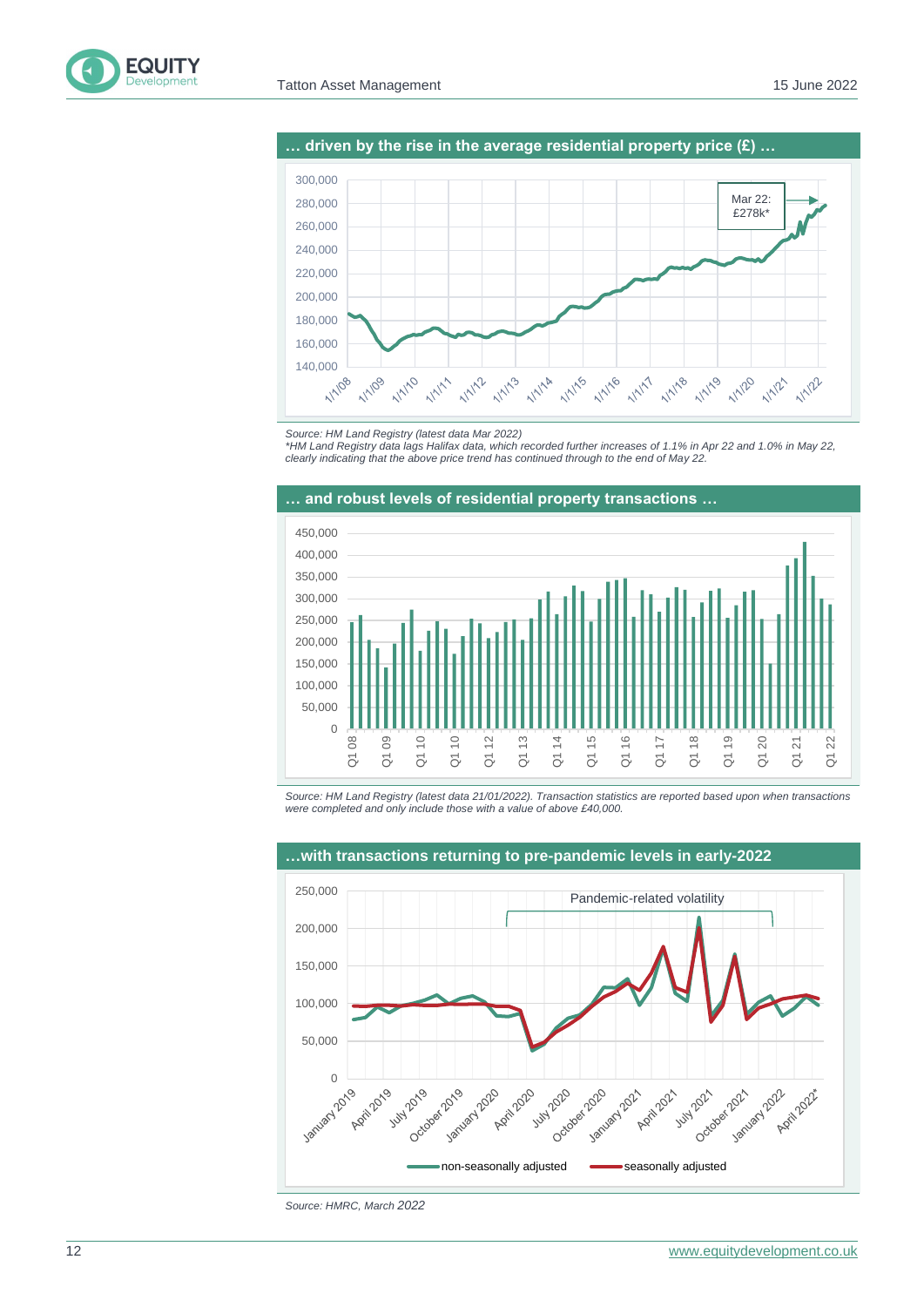# **Prospects, fundamental and relative valuation**

**At the end of FY21, with AUM at £9.0bn, Tatton outlined a growth goal of achieving £15bn AUM by the end of FY24: by adding £1bn of organic growth per year (£3bn in total) plus adding another £3bn through acquisitions. It's comfortably on track.**



*Source: Company*

.

**After the first year of this three-year plan, it has added £1.7bn through organic growth** (£1.3bn through net inflows alone, plus £0.4bn through market movements and investment performance). Looking forward, key drivers of further organic growth will be:

- IFAs continuing to move assets onto DFM platforms to avoid the regulatory and risk burden of selecting investments and to focus more on financial planning and advice;
- Tatton continuing to increase the number of IFA firms placing business with it;
- Tatton increasing average AUM per IFA (a 'new client' IFA will typically not move all of their business at once but increase it over time – this is estimated to be an £12bn AUM opportunity *without* winning new clients);
- Accelerating the above growth through strategic partnerships such as that with Tenet Group and Fintel plc.

Also in year 1, Tatton acquired the Verbatim range of funds, adding £0.65bn AUM.

Now, at the start of year 2 of its growth plan, it has acquired 50% of 8AM, adding around £0.8bn of 'assets under influence'.

While the current economic uncertainty and market volatility certainly does introduce an additional element of uncertainty into our forecasts, we think that Tatton should be able to attract around £1.2bn of net inflows in FY23 and build on this in following years.

**If we then assume market movements add a further 4% per year to AUM, Tatton can reach its goal of £15bn AUM by the end of FY24 without further acquisitions.**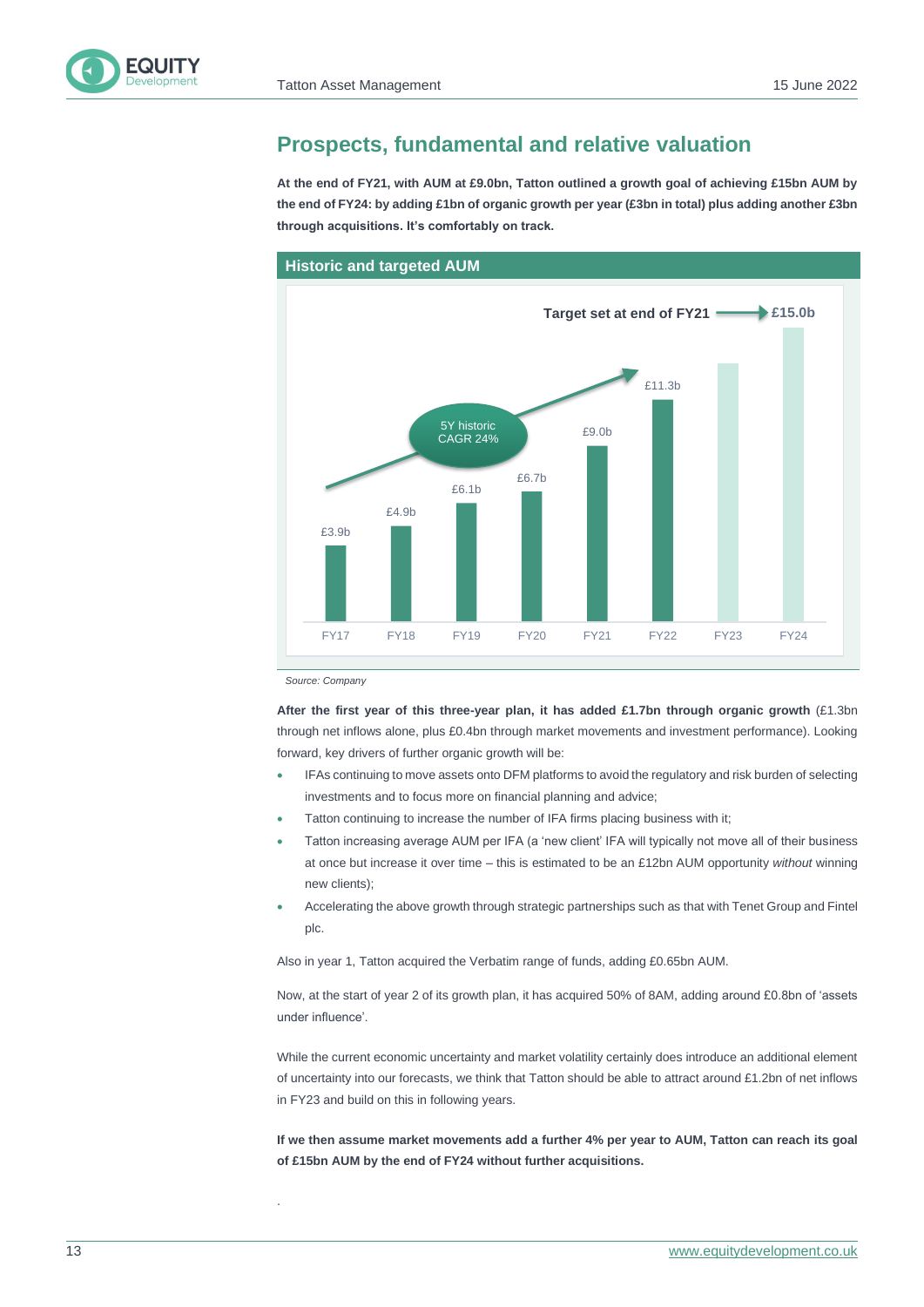

In addition, operational leverage should see margins continue to improve as the business scales. The resultant financial projections for our modelled growth scenario are summarised below.



*Source: Company Historic Data, ED estimates*

**On this basis, we our fundamental value for Tatton is 530p per share.** 

#### **Quoted comparators**

We have also looked at Tatton's valuation on a peer-comparison basis.

**While it is a top-rated company in relation to peers, we believe this is fully justified given its superior growth track record (see pages 5-9) and its superior profitability (see page 2).**



*Source: ADVFN (as at 14 June 2022), ED analysis*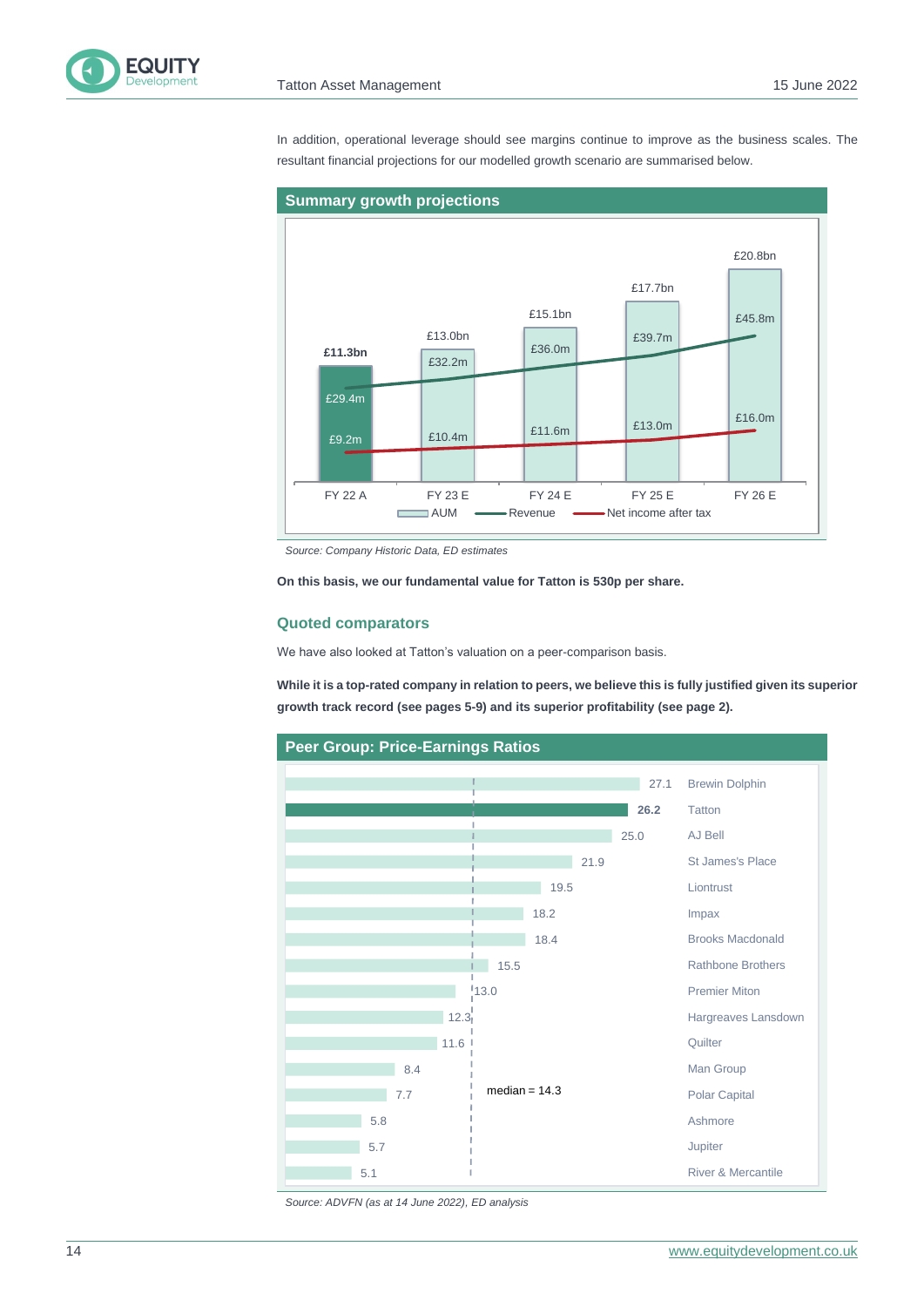

# **Financials**

| <b>Consolidated Income Statement + Forecasts</b>   |               |               |               |                          |                          |  |
|----------------------------------------------------|---------------|---------------|---------------|--------------------------|--------------------------|--|
| 12 months to end Mar, £'000s                       | <b>FY 20A</b> | <b>FY 21A</b> | <b>FY 22A</b> | <b>FY 23E</b>            | <b>FY 24E</b>            |  |
|                                                    |               |               |               |                          |                          |  |
| <b>Revenue</b>                                     | 21,369        | 23,353        | 29,356        | 32,188                   | 36,041                   |  |
| Other exceptional revenue                          | 1,588         |               |               |                          |                          |  |
| Admin exp (before separately disclosed items)1     | (12, 293)     | (11, 951)     | (14, 830)     | (16, 197)                | (17, 439)                |  |
| Adj op profit (before separately disclosed items)1 | 9,076         | 11,402        | 14,526        | 15,992                   | 18,602                   |  |
| Share based payment costs                          | (108)         | (3,740)       | (2,399)       | (2,399)                  | (2,399)                  |  |
| Amortisation of intangibles - cust relationships   | (60)          | (120)         | (266)         | (400)                    | (400)                    |  |
| <b>Exceptional items</b>                           | 1,394         | (34)          | (231)         | $\overline{\phantom{a}}$ | $\overline{\phantom{0}}$ |  |
| Total admin expenses                               | (12,655)      | (15, 845)     | (17, 726)     | (18,996)                 | (20, 238)                |  |
| <b>Operating profit</b>                            | 10,302        | 7,508         | 11,630        | 13,193                   | 15,803                   |  |
| Finance income/(costs)                             | (6)           | (205)         | (355)         | (300)                    | (300)                    |  |
| Profit before tax                                  | 10,296        | 7,303         | 11,275        | 12,893                   | 15,503                   |  |
| Tax                                                | (1,933)       | (1, 192)      | (2,033)       | (2,450)                  | (3,876)                  |  |
| Profit attributible to shareholders                | 8,363         | 6,111         | 9,242         | 10,443                   | 11,627                   |  |
|                                                    |               |               |               |                          |                          |  |
| Basic EPS, p                                       | 15.0          | 10.9          | 15.9          | 18.0                     | 20.0                     |  |
| Diluted EPS, p                                     | 14.5          | 10.3          | 15.2          | 17.2                     | 19.1                     |  |
| Basic adjusted EPS2, p                             | 13.1          | 16.1          | 19.9          | 21.9                     | 23.6                     |  |
| Diluted adjusted EPS <sub>2</sub> , p              | 12.0          | 14.7          | 18.6          | 20.3                     | 21.6                     |  |

*Source: Group report & accounts and ED estimates*

*1 Adjusted for exceptional items and share-based payments*

*2 Adjusted for exceptional items and share-based payments and the tax thereon*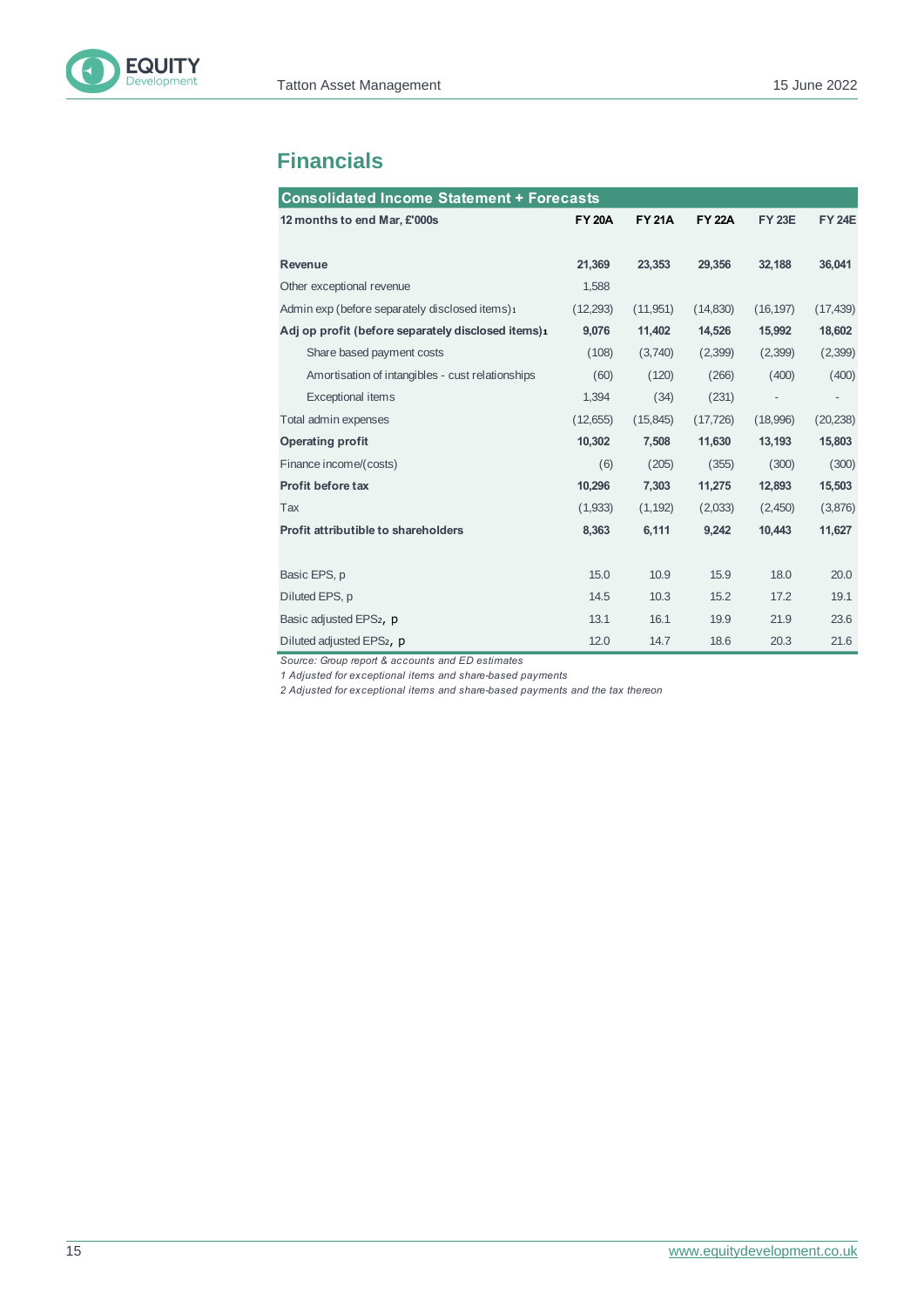

| <b>Consolidated Balance Sheet + Forecasts</b> |               |               |               |                          |                          |
|-----------------------------------------------|---------------|---------------|---------------|--------------------------|--------------------------|
| As at 31 Mar, £'000s                          | <b>FY 20A</b> | <b>FY 21A</b> | <b>FY 22A</b> | <b>FY 23E</b>            | <b>FY 24E</b>            |
|                                               |               |               |               |                          |                          |
| <b>Non-current assets</b>                     |               |               |               |                          |                          |
| Intangible assets incl goodwill               | 7,749         | 7,690         | 13,384        | 13,216                   | 14,071                   |
| Property, plant and equipment                 | 1,034         | 992           | 749           | 726                      | 663                      |
| Deferred income tax assets                    | ÷             | 1,420         | 841           | 841                      | 841                      |
| <b>Total non-current assets</b>               | 8,783         | 10,102        | 14,974        | 14,783                   | 15,575                   |
| <b>Current assets</b>                         |               |               |               |                          |                          |
| Trade and other receivables                   | 3,431         | 4,302         | 3,805         | 4,172                    | 4,671                    |
| Cash and cash equivalents                     | 12,757        | 16,934        | 21,710        | 27,171                   | 31,763                   |
| Financial assets at fair value through P&L    |               | 163           | 152           | 152                      | 152                      |
| Corporation tax asset                         |               | 48            | 706           | 706                      | 706                      |
| <b>Total current assets</b>                   | 16,188        | 21,447        | 26,373        | 32,201                   | 37,292                   |
|                                               |               |               |               |                          |                          |
| <b>TOTAL ASSETS</b>                           | 24,971        | 31,549        | 41,347        | 46,984                   | 52,868                   |
| <b>Current liabilities</b>                    |               |               |               |                          |                          |
| Trade and other payables                      | (6, 186)      | (6, 587)      | (7, 556)      | (8,285)                  | (9,277)                  |
| Corporation tax                               | (199)         |               |               |                          |                          |
| <b>Total current liabilities</b>              | (6, 385)      | (6, 587)      | (7, 556)      | (8, 285)                 | (9,277)                  |
| Non-current liabilities                       |               |               |               |                          |                          |
| Other payables                                | (702)         | (516)         | (2,747)       | (2,747)                  | (2,747)                  |
| Deferred tax liabilities                      | (106)         | ÷,            | ÷             | $\overline{\phantom{m}}$ | $\overline{\phantom{m}}$ |
| <b>Total non-current liabilities</b>          | (808)         | (516)         | (2,747)       | (2,747)                  | (2,747)                  |
| <b>TOTAL LIABILITIES</b>                      | (7, 193)      | (7, 103)      | (10, 303)     | (11,032)                 | (12,024)                 |
| <b>NET ASSETS</b>                             | 17,778        | 24,446        | 31,044        | 35,952                   | 40,844                   |
|                                               |               |               |               |                          |                          |
| <b>Equity</b>                                 |               |               |               |                          |                          |
| Share capital                                 | 11,182        | 11,578        | 11,783        | 11,783                   | 11,783                   |
| Share premium account                         | 8,718         | 11,534        | 11,632        | 11,632                   | 11,632                   |
| Other reserve                                 | 2,041         | 2,041         | 2,041         | 2,041                    | 2,041                    |
| Merger reserve                                | (28,968)      | (28,968)      | (28,968)      | (28,968)                 | (28,968)                 |
| <b>Retained Earnings</b>                      | 25,801        | 30,230        | 34,556        | 39,464                   | 44,356                   |
| Acquisiton of own shares                      | (996)         | (1,969)       |               |                          |                          |
| <b>TOTAL EQUITY</b>                           | 17,778        | 24,446        | 31,044        | 35,952                   | 40,844                   |

*Source: Group report & accounts and ED estimates*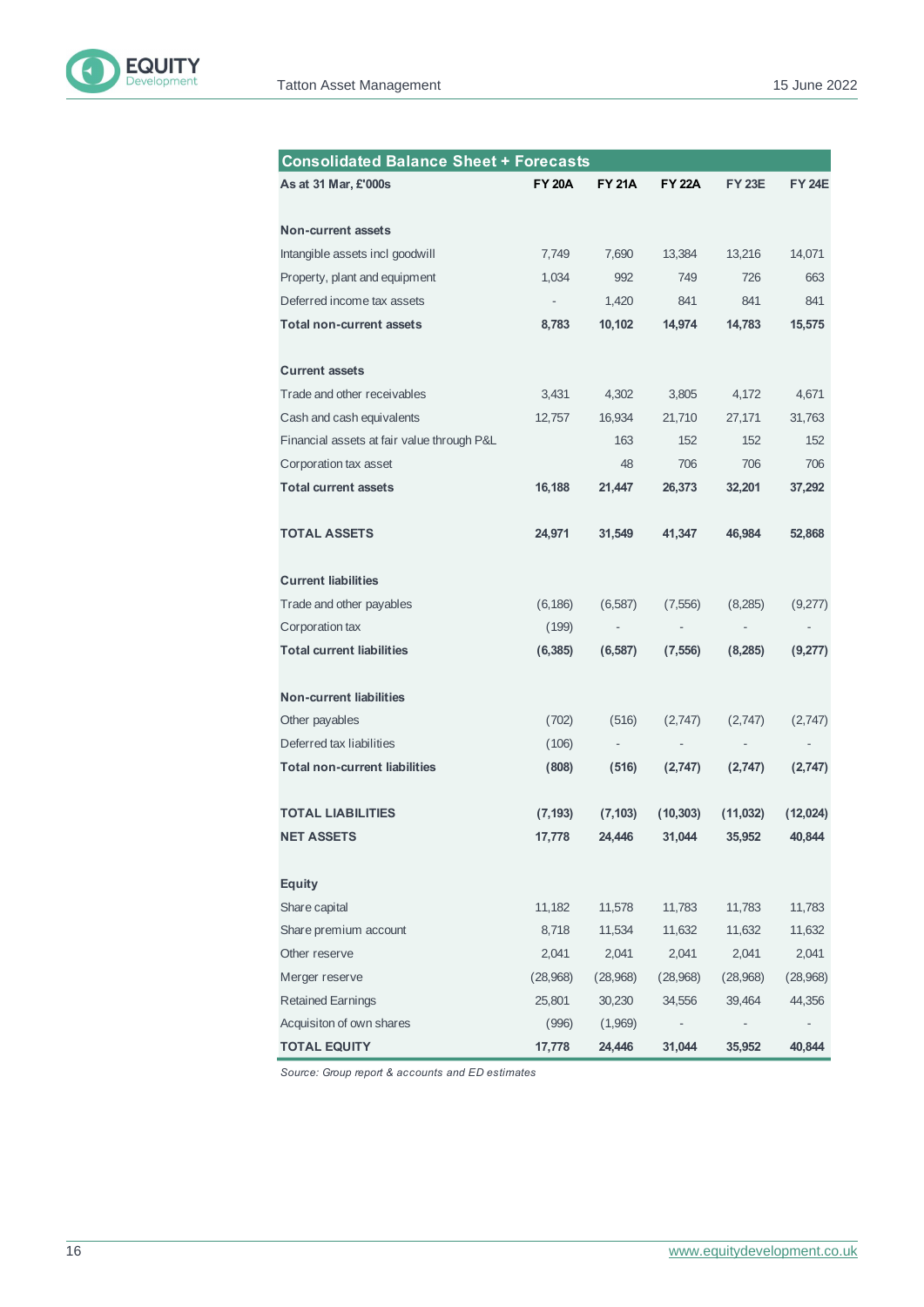

| <b>Consolidated Statement of Cash Flows + Forecasts</b> |               |               |               |               |               |  |  |
|---------------------------------------------------------|---------------|---------------|---------------|---------------|---------------|--|--|
| 12 months to end Mar, £'000s                            | <b>FY 20A</b> | <b>FY 21A</b> | <b>FY 22A</b> | <b>FY 23E</b> | <b>FY 24E</b> |  |  |
| <b>Operating activities</b>                             |               |               |               |               |               |  |  |
| Profit for the year                                     | 8,363         | 6,111         | 9,242         | 10,443        | 11,627        |  |  |
| Adjustments:                                            |               |               |               |               |               |  |  |
| Income tax expense                                      | 1,933         | 1,192         | 2,033         | 2,450         | 3,876         |  |  |
| Finance (income)/costs                                  | 6             | 205           | 355           | 300           | 300           |  |  |
| Depreciation of property, plant and equipment           | 298           | 351           | 377           | 413           | 463           |  |  |
| Amortisation of intangible assets                       | 195           | 341           | 536           | 400           | 400           |  |  |
| Share-based payment expense                             | 108           | 3,740         | 1,492         | 2,399         | 2,399         |  |  |
| Changes In:                                             |               |               |               |               |               |  |  |
| Trade and other receivables                             | (1,016)       | (537)         | 309           | (367)         | (499)         |  |  |
| Trade and other payables                                | 1,338         | (531)         | 907           | 729           | 992           |  |  |
| <b>Exceptional costs</b>                                | (1, 394)      | 34            | 231           |               |               |  |  |
| Cash from operations before exceptional costs           | 9,831         | 10,906        | 15,482        | 16,767        | 19,557        |  |  |
| Cash generated from operations                          | 11,225        | 10,872        | 15,251        | 16,767        | 19,557        |  |  |
| Income tax paid                                         | (2,278)       | (2,051)       | (1,612)       | (2,450)       | (3,876)       |  |  |
| Net cash from operating activities                      | 8,947         | 8,821         | 13,639        | 14,317        | 15,681        |  |  |
| <b>Investing activities</b>                             |               |               |               |               |               |  |  |
| Acquisition payment, net of cash acquired               | (2,002)       | (160)         | (2,825)       |               | (1,000)       |  |  |
| Purchase of intangible assets                           | (271)         | (282)         | (211)         | (232)         | (255)         |  |  |
| Purchase pf property, plant and equipment               | (294)         | (67)          | (74)          | (81)          | (91)          |  |  |
| Net cash used in investing activities                   | (2, 567)      | (509)         | (3, 110)      | (313)         | (1, 346)      |  |  |
| <b>Financing activities</b>                             |               |               |               |               |               |  |  |
| Proceeds from the issue of shares                       |               | 3,212         | 111           |               |               |  |  |
| Proceeds from the exercise of options                   |               |               | 1,230         |               |               |  |  |
| Transaction costs related to borrowings                 |               | (613)         |               |               |               |  |  |
| Stamp duty paid on share transfer                       |               |               |               |               |               |  |  |
| Interest received/(paid)                                | 162           | (36)          | (144)         | (300)         | (300)         |  |  |
| Payment of lease liabilities                            | (61)          | (174)         | (309)         | (309)         | (309)         |  |  |
| Acquisition of own shares                               | (996)         | (973)         | -             | -             |               |  |  |
| Dividends paid                                          | (4,920)       | (5,551)       | (6, 641)      | (7,934)       | (9, 134)      |  |  |
| Net cash used in financing activities                   | (5, 815)      | (4, 135)      | (5, 753)      | (8, 543)      | (9,743)       |  |  |
| Net increase in cash and cash equivalents               | 565           | 4,177         | 4,776         | 5,461         | 4,592         |  |  |
| Cash and equivalents at beginning of the period         | 12,192        | 12,757        | 16,934        | 21,710        | 27,171        |  |  |
| Net cash and equivalents at end of the period           | 12,757        | 16,934        | 21,710        | 27,171        | 31,763        |  |  |

*Source: Group report & accounts and ED estimates*